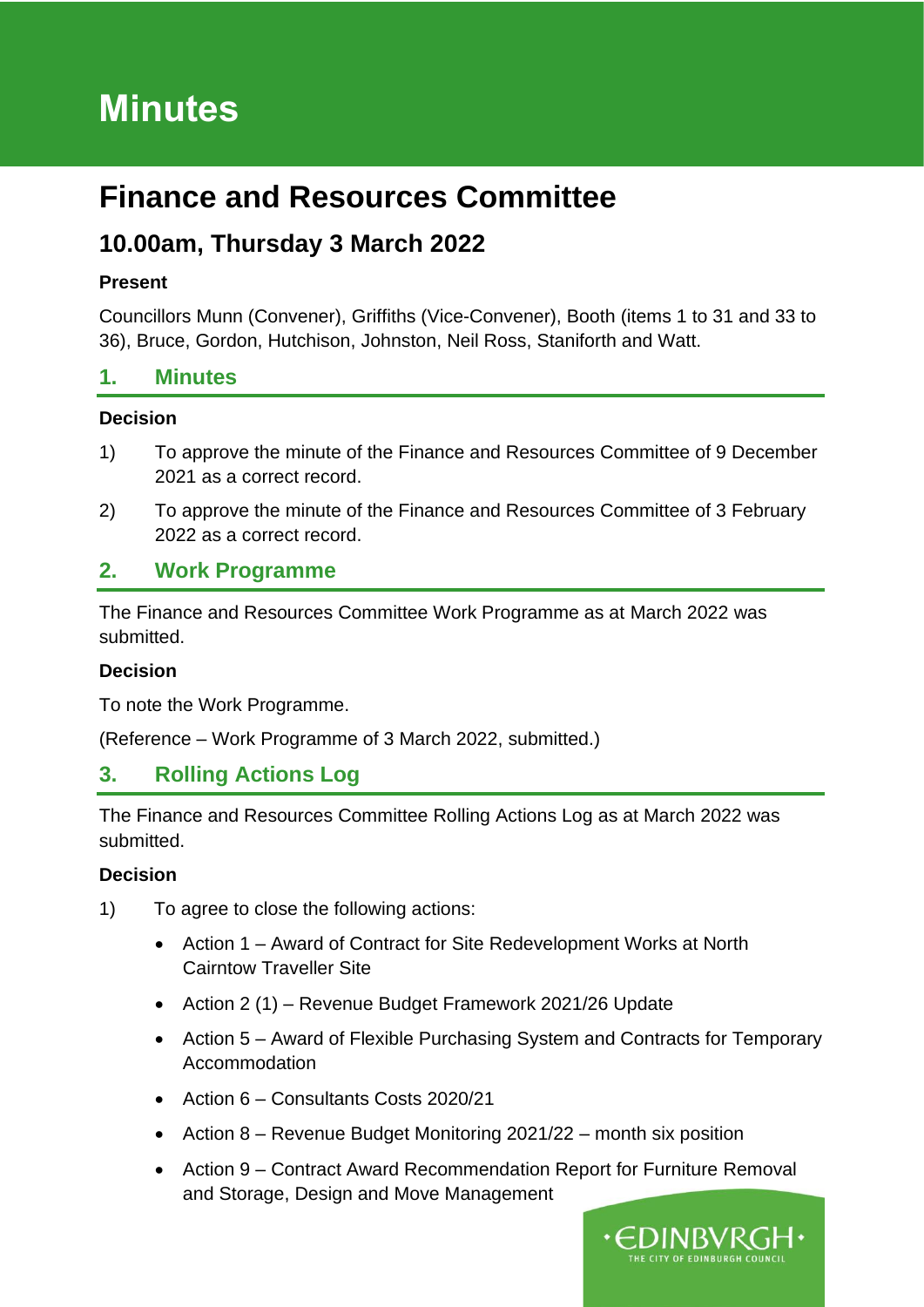2) To otherwise note the remaining outstanding actions.

(Reference – Rolling Actions Log of 3 March 2022, submitted.)

### **4. Partnership with Edinburgh and Lothians Greenspace Trust**

#### **a) Deputation by Edinburgh and Lothians Greenspace Trust**

The deputation highlighted the work they had undertaken within Edinburgh to improve the quality of greenspaces during the Trust's 30-year period working with the Council to date. The group requested the support of the Committee to establish the new framework agreement which would allow the Trust to continue to deliver important projects in Edinburgh, delivering greenspaces and community projects.

#### **b) Report by the Executive Director of Place**

A report proposed the establishment of a new framework agreement with Edinburgh and Lothians Greenspace Trust (ELGT) to replace the current framework that had reached its end date. It would enable the Council to continue to deliver green space, environmental and community projects with the Trust. Grant contributions would be secured by ELGT over and above Council funding, to enable greater volume, scope and quality of improvement initiatives than that which would be accomplished by Council funding in isolation.

#### **Decision**

- 1) To approve the establishment of a Framework Agreement with Edinburgh and Lothians Greenspace Trust, to place contracts to deliver green space projects, with no guarantee of volume, for a period of four years from 3 March 2022 to 31 March 2026.
- 2) To note that under this Agreement, ELGT would continue to provide specialist services to the Council which were in the best interests of the Council, with a signed off financial ceiling by the Council of £3,000,000 over the four-year period.
- 3) To note that ELGT would continue to undertake projects with an expectation that, on average, the Council would receive £2.50 benefit for each £1 of investment.

(Reference – report by the Executive Director of Place, submitted.)

### **5. Annual Treasury Management Strategy 2022/23**

A report set out the Treasury Management Strategy for the Council for 2022/23, which comprised an Annual Investment Strategy and a Debt Management Strategy.

#### **Decision**

- 1) To note the Annual Treasury Strategy 2022/23 and refer it to Governance Risk and Best Value Committee for scrutiny and to the City of Edinburgh Council for approval of the report and the change to the Council's Treasury Management Policy Statement.
- 2) To note the key points in the report that: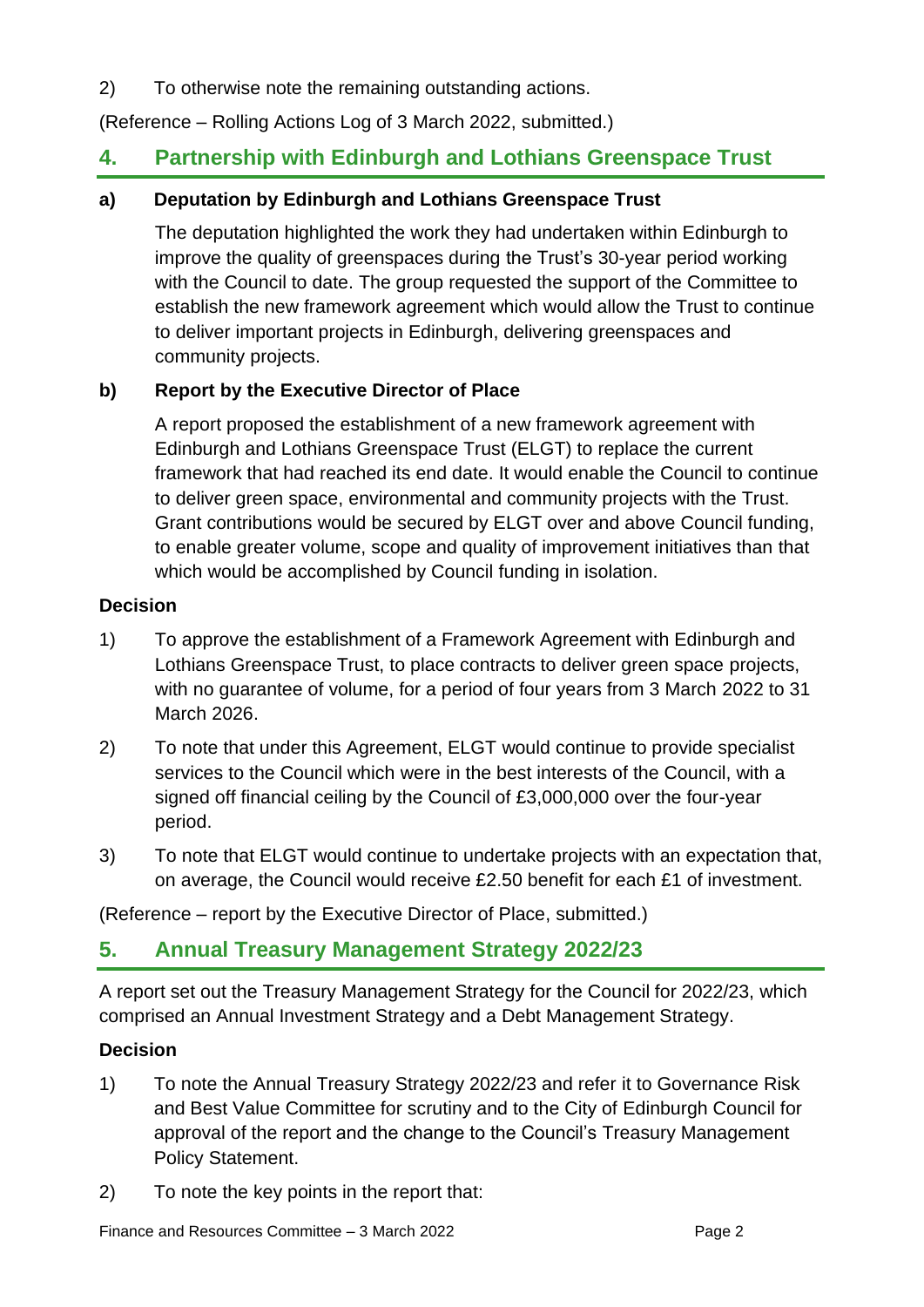- The Council had borrowed £497m over the last three years.
- The Council's total capital expenditure was forecast to be £2.495bn between 2021/22 and 2025/26 with an underlying need to borrow at 31 March 2026 forecast to be £2.391bn.
- The Council would continue to fund its Capital Financing Requirement from temporary investment balances over the next year, locking out the risk where appropriate.
- The Council would continue to seek opportunities to mitigate future interest rate risk with alternatives to the Public Works Loan Board.

(Reference – report by the Interim Executive Director of Corporate Services, submitted.)

### **6. Sustainable Capital Strategy 2022-32 – Annual Report**

The proposed capital strategy for 2022-32 was presented, providing a high-level overview of how capital expenditure, capital financing and treasury management activity contributed to the infrastructure and provision of services for the benefit of Edinburgh communities and citizens.

#### **Decision**

- 1) To note the Capital Strategy, as set out in Appendix 1, and to refer it to full Council for approval.
- 2) To refer the report to the Governance, Risk and Best Value Committee ahead of full Council to ensure there would be scrutiny prior to the Local Government Elections in May.
- 3) To note that capital expenditure priorities were being considered in line with the Council's priorities and the Council Business Plan.

(Reference – report by the Interim Executive Director of Corporate Services, submitted.)

### **7. Revenue Budget Update 2022/23 – Update**

An update was provided on the revenue budget for 2022/23 following approval by Council in February 2022, including an overview of the decisions made and updates on a number of other relevant issues affecting next and future years' budgets.

#### **Decision**

- 1) To note the outcome of the Council's budget-setting meeting on 24 February 2022.
- 2) To note the updates on the provision of additional funding for 2022/23.
- 3) To note nonetheless, the significant projected funding gaps in 2023/24 and subsequent years of the budget framework and the consequent need to develop corresponding savings proposals to form the basis of subsequent public engagement later in the year.

(References – Act of Council No 2 of 24 February 2022; report by the Interim Executive Director of Corporate Services, submitted.)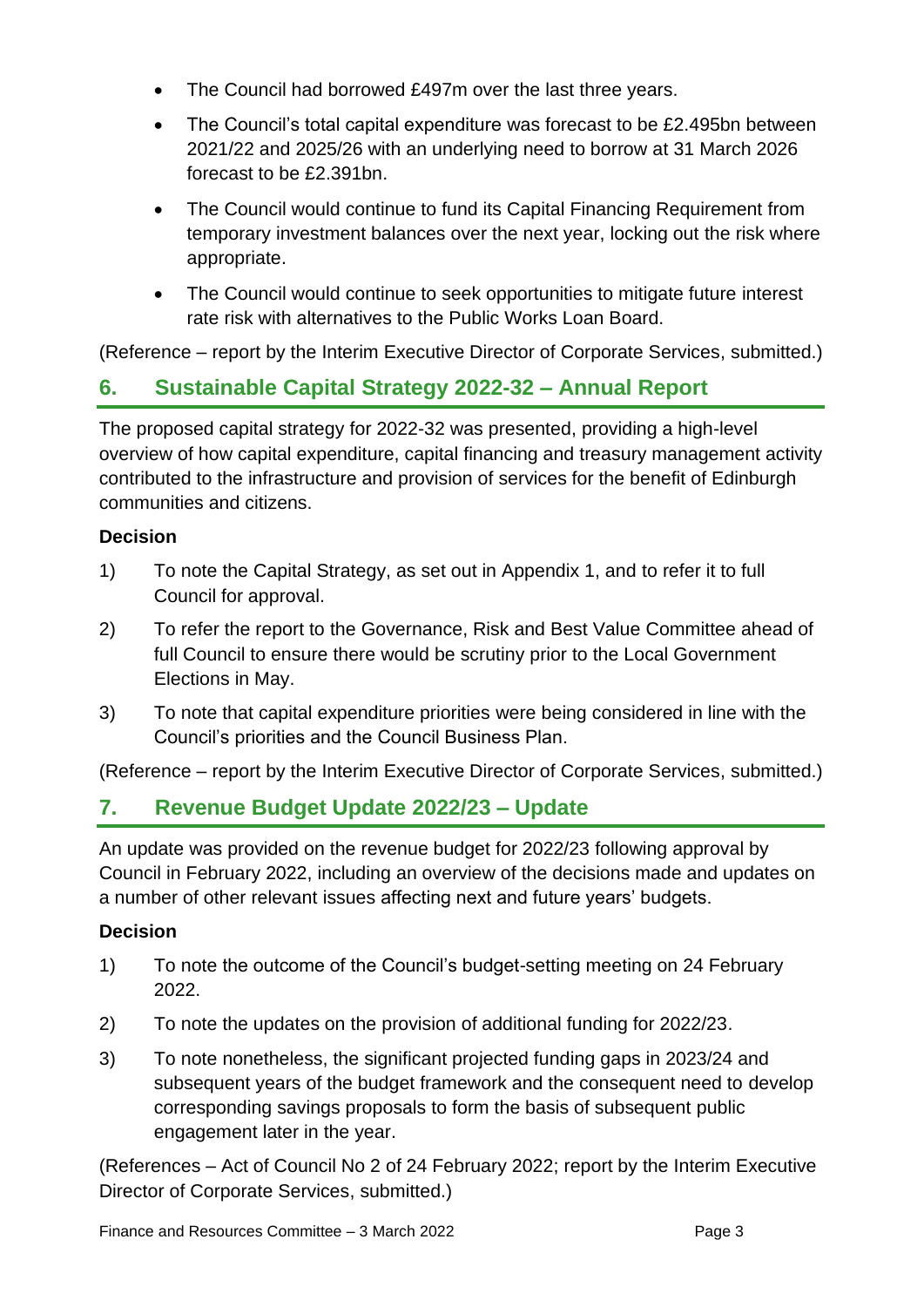### **8. Review of Effectiveness of Scrutiny of the Finance and Resources Committee - Self-Evaluation and Lessons Learnt**

A summary of a self-evaluation workshop undertaken by Finance and Resources Committee members on 8 February 2022 was provided. It assessed current political management arrangements, committee effectiveness and lessons learnt from the current Council term.

#### **Decision**

- 1) To note the outputs from the self-evaluation workshop undertaken by the Finance and Resources Committee members on 8 February 2022 to assess current political management arrangements, committee effectiveness and lessons learnt from this Council term.
- 2) To note the outputs from the self-evaluation workshop would be used to inform the design of political management arrangement proposals and support provided to elected members around the local government election 2022 and the following council term.

(Reference – report by the Interim Executive Director of Corporate Services, submitted.)

### **9. Multi-Functional Device and General Print Policy**

The Council's proposed Multi-Functional Device and General Print Policy was presented for approval by the Committee.

#### **Decision**

To approve the Multi-Functional Device and General Print Policy.

(Reference – report by the Interim Executive Director of Corporate Services, submitted.)

### **10. Award of Contract for the Provision of Storage, Management, Transportation and Disposal of Council Records**

Approval was sought to award a contract for the provision of Storage, Management, Transportation and Disposal of Council Records to Iron Mountain (UK) Plc to commence on 1 April 2022 for a period of five years, with two optional extensions of three and two years, at a total estimated value of £1,725,241.03.

#### **Decision**

- 1) To approve the award of a contract for the provision of Storage, Management, Transportation and Disposal of Council Records to Iron Mountain (UK) Plc.
- 2) To approve the commencement of the contract on the 1 April 2022, for a period of five years, with two optional extensions of three and two years (5+3+2), at a total estimated value of £1,725,241.

(Reference – report by the Interim Executive Director of Corporate Services, submitted.)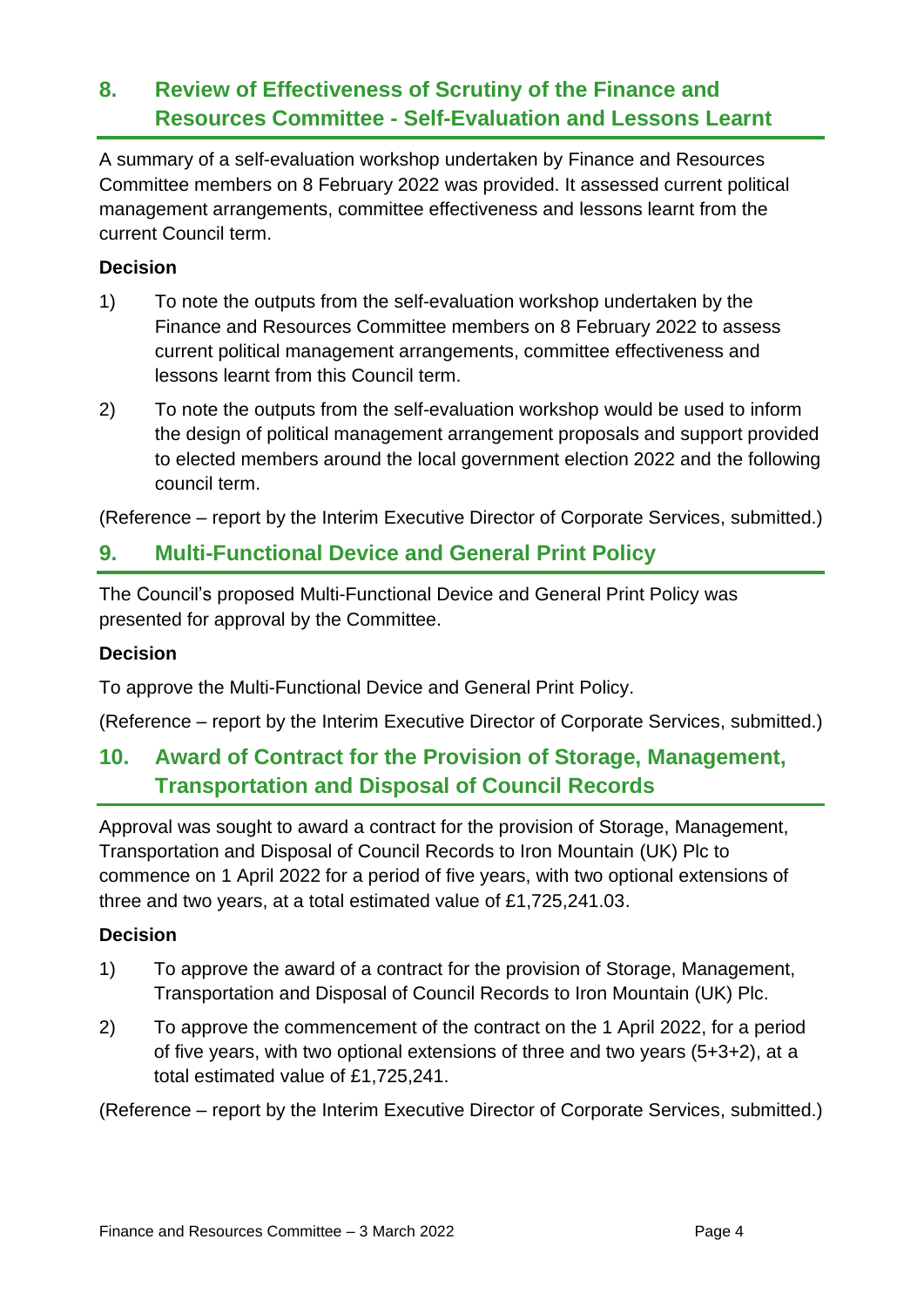### **11. Solicitors Fees in relation to Historic Child Abuse Claims**

Details were provided on the background to the current position in terms of solicitors' costs for civil litigation claims received, which had evolved since the initial contract/agreement was put in place.

#### **Decision**

To note the report and approve the additional £250,000 waiver of contract standing orders that would be required to continue to process and defend civil litigation claims in relation to historic child abuse via an agreement with Clyde & Co.

(Reference – report by the Interim Executive Director of Corporate Services, submitted.)

### **12. Common Good Asset Register – Biannual Update**

Following the decision by Council in January 2016 to develop and maintain a common good asset register, biannual updates were presented. A report set out the current position.

#### **Decision**

- 1) To note the report.
- 2) To note that further reports would be brought to Committee on a biannual basis.
- 3) To refer the report to the Governance, Risk and Best Value Committee for consideration.

(References – Act of Council No 2 of 21 January 2016; report by the Interim Executive Director of Corporate Services, submitted.)

#### **13. Community Asset Transfer Update**

The Community Asset Transfer Update report provided information on the current position in terms of process, timescale and status of community asset transfer applications.

#### **Decision**

- 1) To note the current process and timescales for dealing with Community Asset Transfer requests.
- 2) To refer the report to the Governance, Risk and Best Value Committee for noting.

(Reference – report by the Executive Director of Place, submitted.)

### **14. Mixed Tenure Improvement Service Pilot Progress**

Details were provided on the progress of the Mixed Tenure Improvement Service (MTIS) pilot and the results of a mini gateway review undertaken to measure progress of the delivery in year one of the three-year Pilot. The report also proposed an extension of the Scheme of Assistance measures trialled in the pilot.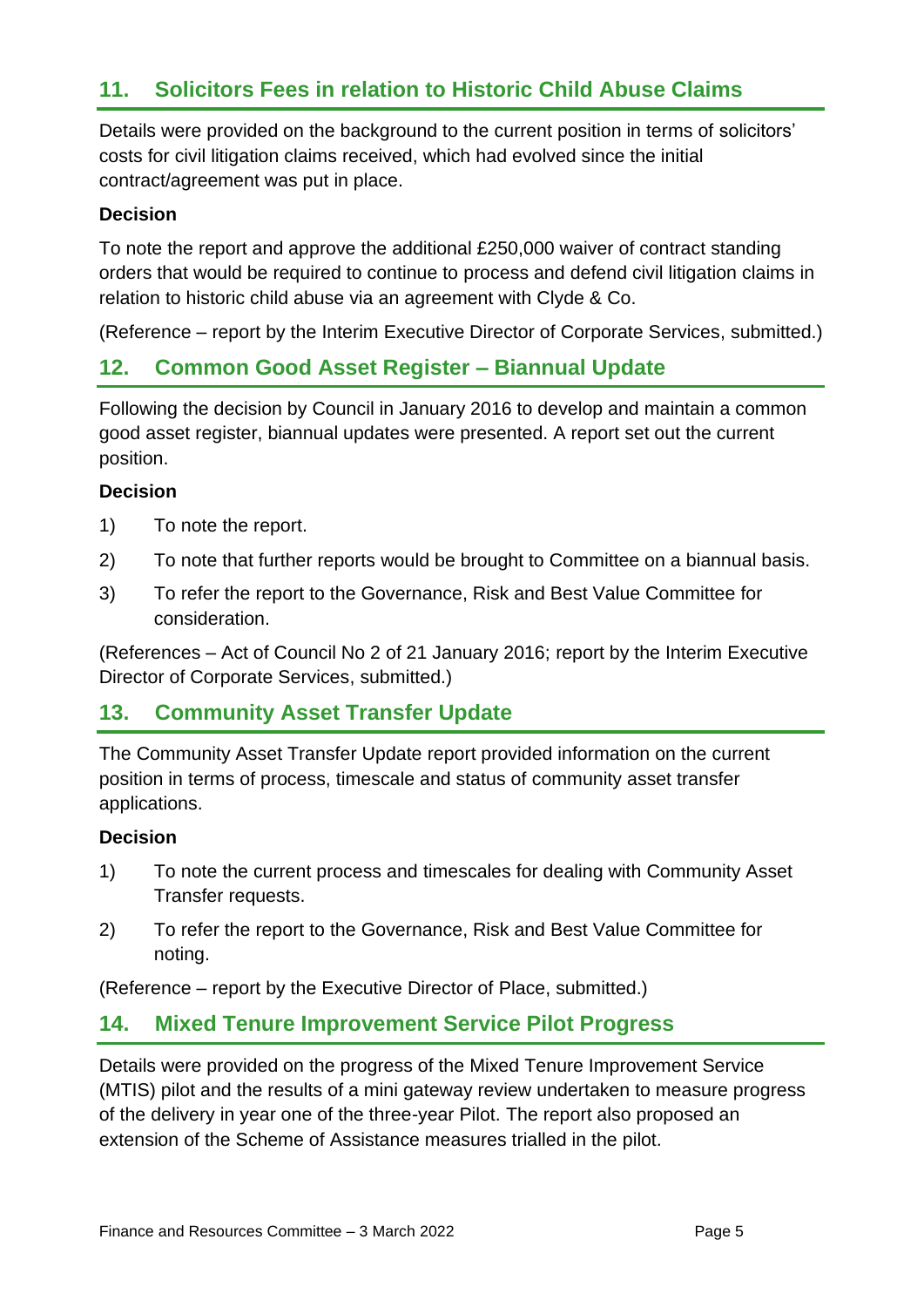- 1) To note the progress of the Mixed Tenure Improvement Service Pilot to help support common repairs and maintenance in blocks where there was a mix of Council and privately-owned homes.
- 2) To note the planned expansion of the pilot programme, to accelerate the delivery of fabric repairs and energy efficiency in mixed tenure blocks in the city.
- 3) To agree to extend the Scheme of Assistance measures approved for the MTIS pilot, to all Housing Revenue Account led mixed tenure projects undertaken in the city.

(Reference – report by the Executive Director of Place, submitted.)

### **15. Citywide High Rise – Full Building Condition Surveys 2022-2023**

Approval was sought for a direct award to Faithful and Gould, the rank one supplier under Lot 11 (Multi-Disciplinary Lot) of the Council's new Professional Services Framework to undertake full building condition and structural surveys across 36 multistory blocks. The commission would commence on 3 April 2022 for a period of 18 months with the option to extend if required, to a total value of £1,882,207.

#### **Decision**

- 1) To approve a direct award to Faithful and Gould, the rank one supplier under Lot 11 (Multi-Disciplinary Lot) of the Council's Professional Services Framework to undertake full building condition and structural surveys across 36 multi-story blocks.
- 2) To note the contract commencement would be 4 April 2022 for a period of 18 months with the option to extend if required at a total value of £1,882,207.
- 3) To note that as outlined in the Council's Contract Standing Orders, there was a requirement for Finance and Resources Committee to approve any service contract over £1,000,000. As the value of this service order was £1,882,207, authority to award was being sought.

(Reference – report by the Executive Director of Place, submitted.)

### **16. Homelessness Services – Use of Temporary Accommodation**

Approval was sought to extend 41 current contracts for the provision of temporary accommodation for the period March 2022 to June 2022 in the first instance, totalling £5.2m on a spot purchase arrangement, in addition to continuing the use the Haymarket Hub for the provision of temporary accommodation until the end of March 2023. The Committee was also asked to note 14 short-term contracts extensions had already been awarded under urgency provisions and the short-term extensions awarded during 2020/21 under emergency provisions.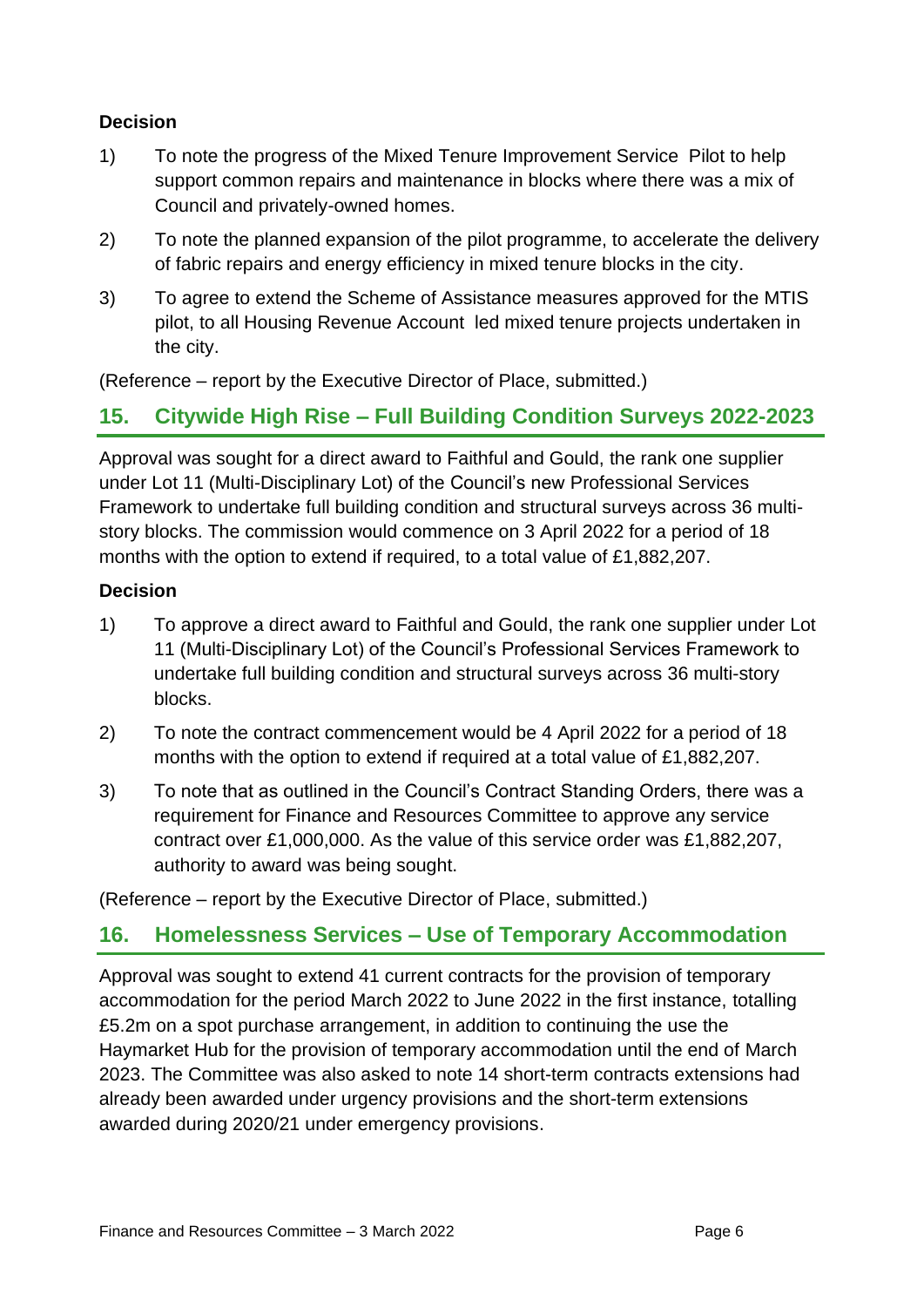- 1) To approve, through a waiver of the Council's Contract Standing Orders (CSOs), to extend 41 current contracts for the provision of temporary accommodation. This arrangement covered the period 1 April 2022 to 30 June 2022, up to a cost of £5.2m using a spot purchase arrangement (Appendix 1).
- 2) To note that the values requested per provider were indicative only and were dependent on accommodation requirements, therefore Committee was asked to grant delegated authority to the Executive Director of Place to adjust (within the agreed budget) the values between the named providers as necessary depending on need, type and appropriateness of properties available from those providers.
- 3) To approve, through a waiver of the Council's CSOs, to extend the current contract for the Haymarket Hub until the end of March 2023, to meet ongoing demand for temporary accommodation. A proposed use of the building should an alternative venue for the Welcome Centre not be found was also contained in the report. The value of this contract was noted in Appendix 1.
- 4) To note the short-term extensions that had already been awarded to 14 contracts, as noted in Appendix 2.

(Reference – report by the Executive Director of Place, submitted.)

### **17. Award of Pre-Development Contract for Meadowbank Mixed Use Development**

Approval was sought to appoint a Development Partner and to award a predevelopment contract for services for the Meadowbank Mixed Use Development following a procurement process. Following successful completion of the predevelopment period, a report seeking authority to proceed with the development of the site would be brought to a future Finance and Resources Committee meeting.

#### **Decision**

- 1) To approve the award of a pre-development contract to the Edinburgh Meadowbank Group (a consortium comprising of John Graham Holdings, Panacea Property Development and Miller Homes for the housing led development located at Meadowbank, Edinburgh at a total anticipated cost of £1.045m.
- 2) To note that a further report would be brought to the Committee following the completion of the pre-development period in 2023 which would seek approval of the final business case and request permission to enter into a Development Agreement to construct the design finalised during the pre-development period.

(Reference – report by the Executive Director of Place, submitted.)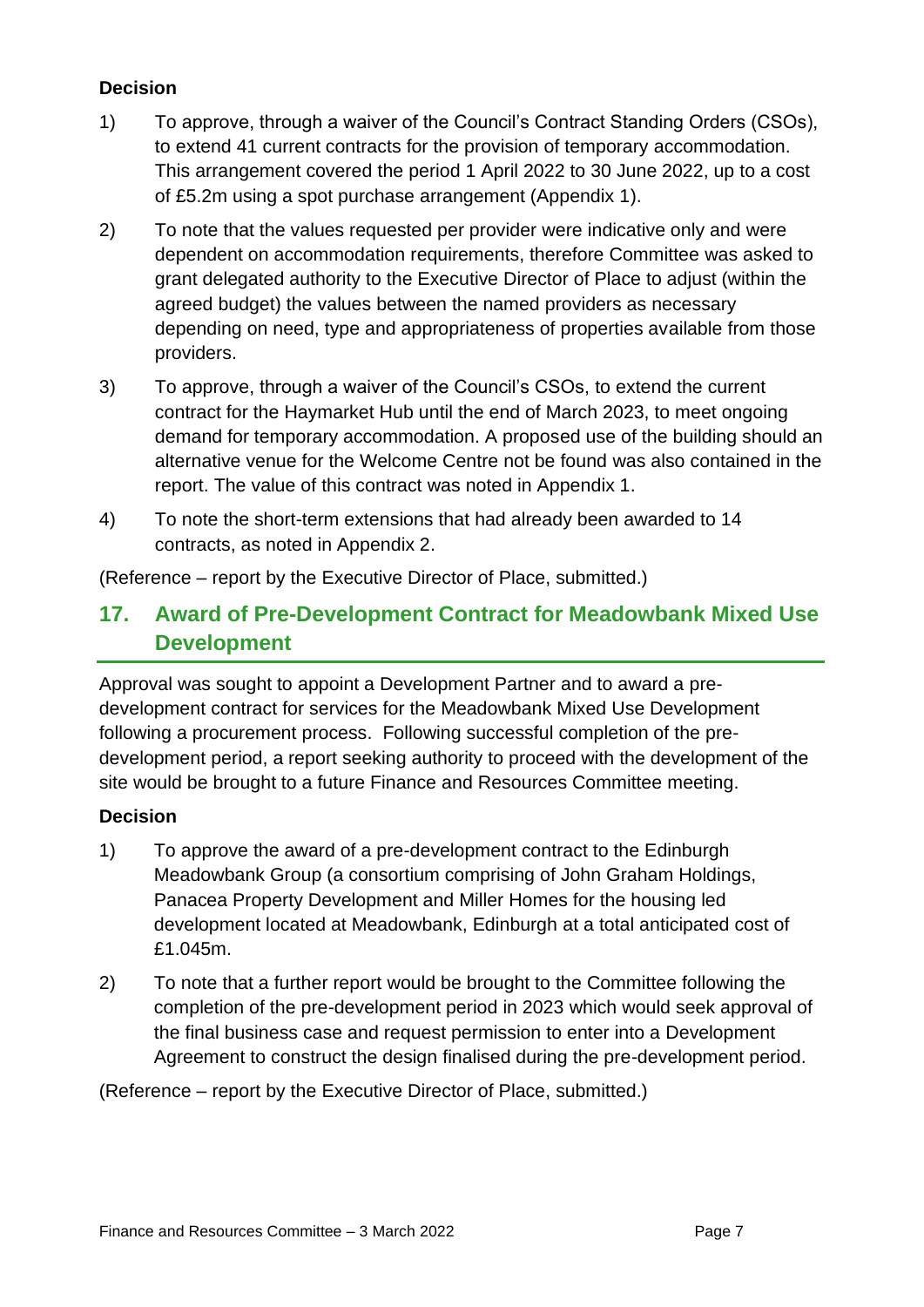### **18. Approval to Proceed to Construction Works Stage at Macmillan Hub, Pennywell**

Approval was sought for the continuation of a delivery agreement for the works stage of the construction of Macmillan Hub, which would create a building shared between the Council and North Edinburgh Arts as an anchor community organisation. The overall aim was to provide education, lifelong learning, arts, culture and employment support for this area of the city. The project would deliver on the Council's commitment to "live well locally" by providing a range of services to the immediate and surrounding communities.

#### **Decision**

- 1) To approve the continuation of the Delivery Agreement with Robertson Construction Group Ltd to encompass the works stage for the construction of Macmillan Hub, Pennywell, subject to the conditionality set out in the report by the Executive Director of Place.
- 2) To note the anticipated works stage value of £15.489m.

(Reference – report by the Executive Director of Place, submitted.)

### **19. Award of Contract for Construction of New Homes at Western Villages, Granton Waterfront**

Approval was sought to appoint CCG (Scotland) Ltd under Lot 2 of the New Building Housing Framework Agreement, approved by the Finance and Resources Committee on 10 October 2019, to build 388 homes for affordable rent at Western Villages in Granton, with an expected construction value of £71,000,000. Works were due to commence in May 2022.

#### **Decision**

- 1) To delegate authority to the Executive Director of Place, in line with the Scheme of Delegation, to award a contract to CCG (Scotland) Ltd under Lot 2 of the City of Edinburgh Council's New Build Housing Framework Agreement. This contract would provide Stage Two main works services at Western Villages, Granton Waterfront. The authority would allow the contract to be awarded by the Executive Director of Place, subject to the final tender price being within the overall affordability envelope of the expected £71,000,000 contract value.
- 2) To note the expected value of the main works contract was £71,000,000 to build 388 new affordable rented homes.
- 3) To note the site would also deliver 56 homes for sale through a development agreement with the contractor, with ownership of the homes passing to the individual purchasers on completion.

(References – Finance and Resources Committee of 10 October 2019 (item 15); report by the Executive Director of Place, submitted.)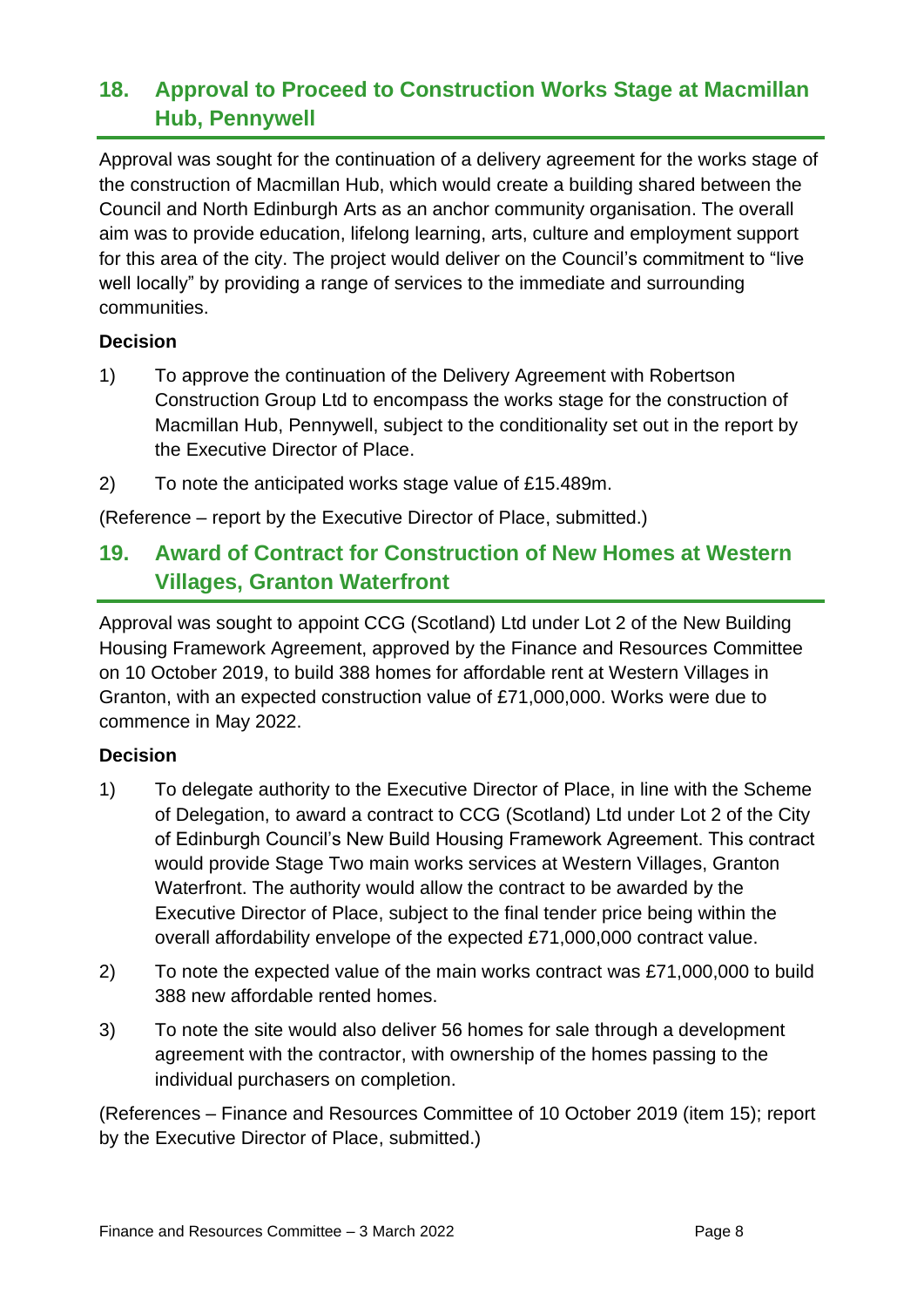#### **Declaration of Interest**

Councillor Munn declared a non-financial interest in the above item as a Board member of Edinburgh Living.

### **20. Granton Waterfront Phase 1 – Pre-Development Services – Delegated Authority Award of Contract**

Approval was sought to delegate authority, in line with the Scheme of Delegation, to the Executive Director of Place in consultation with the Convener and Vice-Convener of the Finance and Resources Committee to award a contract for the Granton Waterfront Phase 1 project to the tenderer identified as the most economically advantageous. Political Group spokespeople for Finance and Resources would also be provided with a briefing on the outcome of the procurement process.

#### **Decision**

- 1) To approve delegated authority to the Executive Director of Place, in consultation with the Convener and Vice-Convener of the Finance and Resources Committee, to award a contract for pre-development services related to Phase 1 of the Granton Waterfront Development following the outcome of the ongoing procurement process.
- 2) To note the contract commencement would be on or before 1 July 2022.
- 3) To note that a briefing would be provided to each Group's spokes people outlining the outcome of the procurement process following its completion.

(Reference – report by the Executive Director of Place, submitted.)

### **21. Internal Audit: Overdue Findings and Key Performance Indicators as at 5 November 2021 - referral from the Governance, Risk and Best Value Committee**

The Governance, Risk and Best Value Committee referred a report on Internal Audit overdue findings and Key Performance Indicators. The findings relevant to the remit of the Finance and Resources Committee were presented. The overall progress status for closure of overdue IA findings was amber (stable with limited change) as at 5 November 2021, based on the average position across the last three months.

#### **Decision**

To note the report.

(References – Governance, Risk and Best Value Committee of 14 December 2021 (item 5); referral from the Governance, Risk and Best Value Committee, submitted.)

### **22. Education and Children's Services Contract Extensions**

A report set out the Education and Children's Services commissioning activity and how this impacted the contractual arrangement including the requirement to waive the Contract Standing Orders to allow contracts to be extended at the expiry of the current contract duration.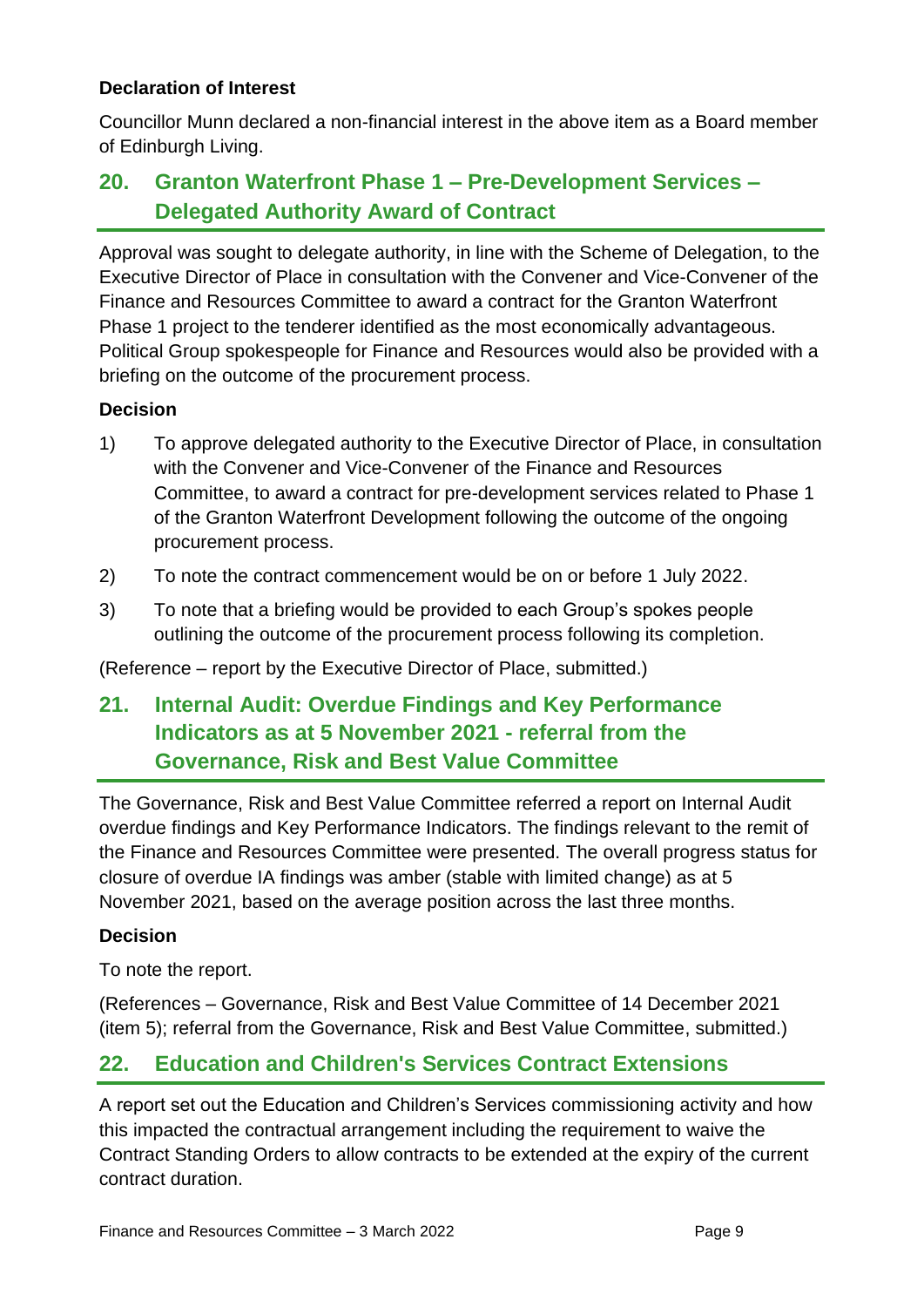To note the contract extensions awarded under urgency provisions in accordance with section 4.1 of the Council's Committee Terms of Reference and Delegated Functions by the Director of Education and Children's Services, in consultation with the Convener and Vice-Convener of the Finance and Resources Committee on 11 January 2022.

(Reference – report by the Executive Director of Education and Children's Services, submitted.)

### **23. Health and Social Care Contract Extension Report**

A report set out the current Edinburgh Health and Social Care Partnership commissioning activity and how this impacted contractual arrangements including the requirement to waive the requirement of Contract Standing Orders to allow contracts to be extended at the expiry of the current contract duration**.** 

#### **Decision**

- 1) To approve the extension of the Health and Social Care contracts outlined in paragraph 4.1 of the report by the Chief Officer, Edinburgh Health and Social Care Partnership.
- 2) To delegate authority to the Chief Officer of the Edinburgh Health and Social Care Partnership to approve the award of a new contract for Aids for Daily Living.

(Reference – report by the Chief Officer, Edinburgh Health and Social Care Partnership, submitted.)

### **24. Health and Safety Performance in 2021**

Details were provided on the performance against the Council's Health and Safety priorities for 2021, as agreed in the Health and Safety Strategy and Plan for 2020 – 2022. The principal focus for 2021 was to consolidate and review the Council's Corporate Health and Safety offering.

#### **Decision**

To note the health and safety progress and performance in 2021.

(Reference – report by the Interim Executive Director of Corporate Services, submitted.)

### **25. Contract Awards and Procurement Programme (Period 1 July to 31 December 2021)**

An update was provided on the scope of contracts awarded across the Council in the period 1 July to 31 December 2021. This provided visibility of contracts awarded by officers under delegated authority, including direct contract awards not openly tendered due to specific circumstances permitted in the relevant procurement regulations and those awarded following a waiver of the Council's Contract Standing Orders.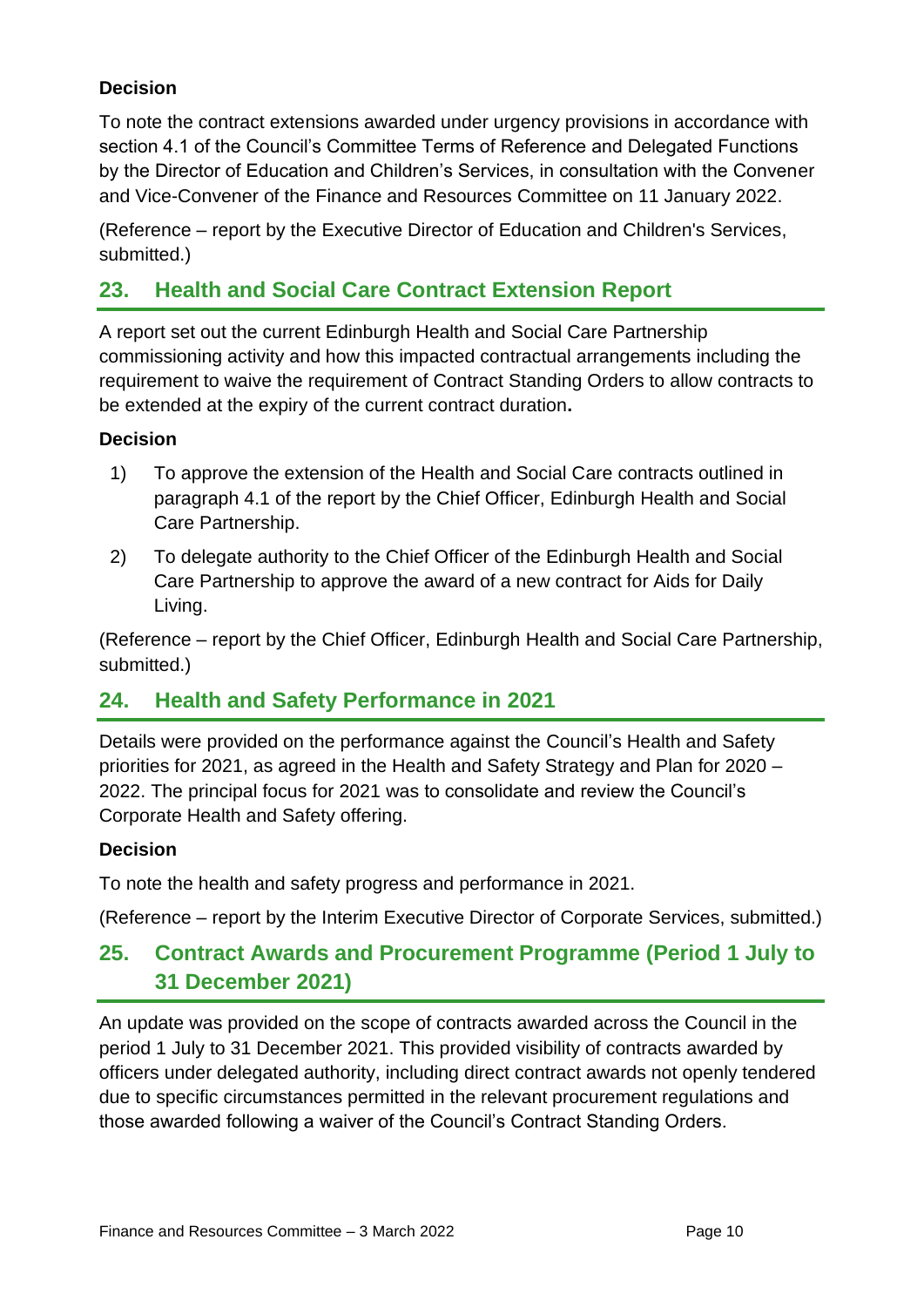To note the report and the contract awards made by officers under delegated authority, in accordance with the Council's Contract Standing Orders, and that a further report would be submitted to the Committee in approximately six months' time.

(Reference – report by the Interim Executive Director of Corporate Services, submitted.)

### **26. Summary Report on Property Transactions concluded under Delegated Authority**

A report advised the Committee of all new lease agreements and sales of surplus property. concluded in terms of the Council's 'Scheme of Delegation to Officers'.

#### **Decision**

To note the 23 transactions detailed in Appendix 1 to the report by the Executive Director of Place which had been concluded in terms of the Council's 'Scheme of Delegation to Officers'.

(Reference – report by the Executive Director of Place, submitted.)

#### **27. Abbeymount Techbase – Proposed New Lease**

A report sought approval to grant a 75-year lease to Out of the Blue (OOTB) and Education Trust on the terms and conditions outlined. OOTB occupied most of the business units within Abbeymount Techbase on various short-term leases.

#### **Decision**

To approve a 75-year lease of Abbeymount Techbase to Out of the Blue Arts Education Trust on the terms outlined in this report and on other terms and conditions to be agreed by the Executive Director of Place.

(Reference – report by the Executive Director of Place, submitted.)

### **28. Award of Edinburgh Shared Repairs Service Framework Agreement**

A report outlined the result of a competitive tender process for the provision of the Edinburgh Shared Repairs Service (ESRS) Framework Agreement and recommend the appointment of multiple contractors.

#### **Decision**

- 1) To approve the appointment of a two-lot multiple contractor Framework Agreement for the Edinburgh Shared Repairs Service , the recommended contractors being those identified in Appendix 2 of the report by the Executive Director of Place.
- 2) To approve the commencement of the Framework Agreement on 1 April 2022 for a period of two years with two optional 12-month extensions at a total estimated value of £4 million.

(Reference – report by the Executive Director of Place, submitted.)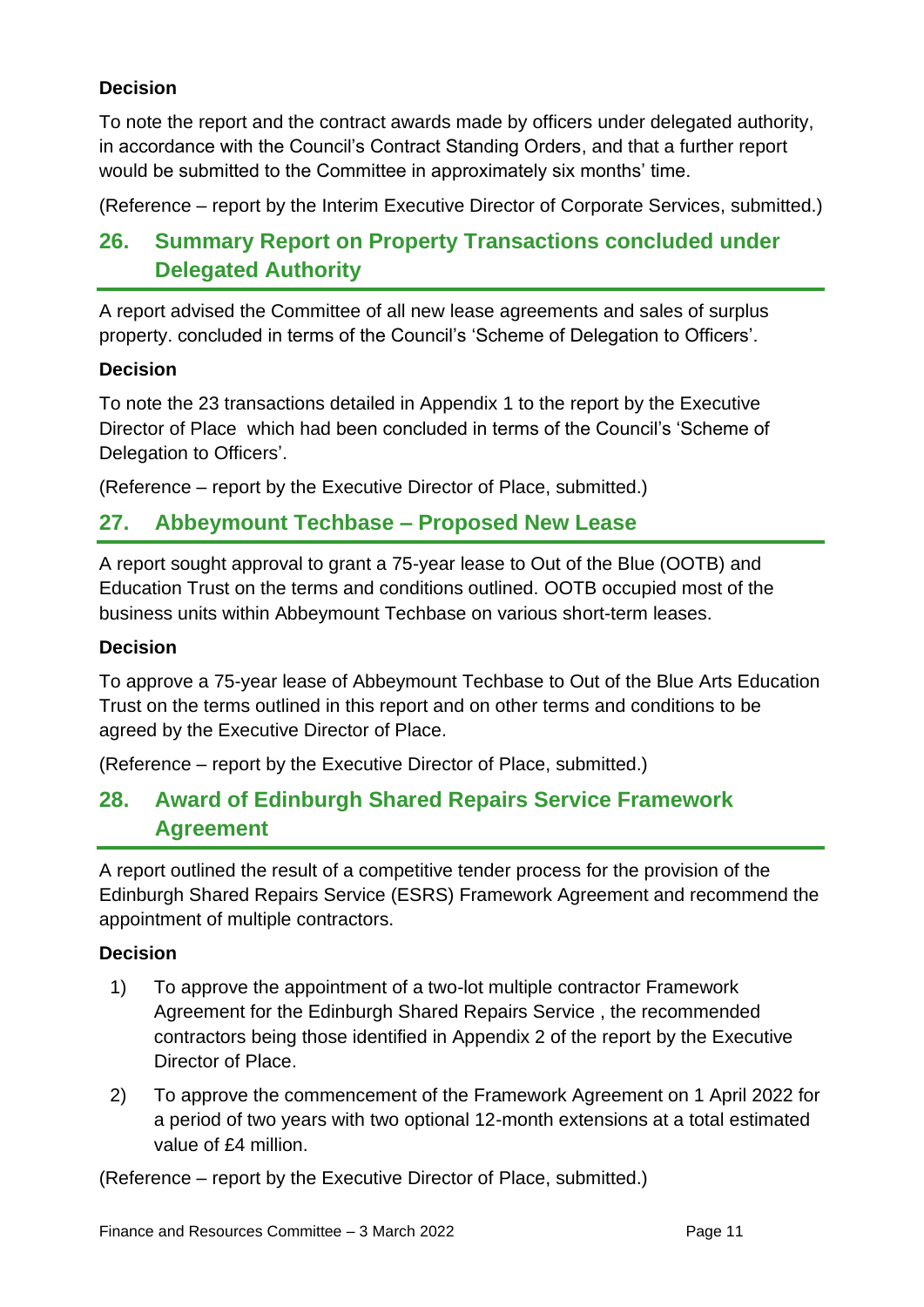### **29. 23 South Gyle Crescent, Edinburgh - Proposed Lease Extension**

Approval was sought to grant a 42-year lease extension to Tilstone Industrial Limited on the terms and conditions outlined in the report.

#### **Decision**

To approve a 42-year lease extension to Tilstone Industrial Limited of ground at 23 South Gyle Crescent, Edinburgh on the terms outlined in the report by the Executive Director of Place and on other terms and conditions to be agreed by the Executive Director of Place.

(Reference – report by the Executive Director of Place, submitted.)

### **30. Impact Scotland: Edinburgh and South East Scotland City Region Deal Funding**

Details were provided on plans from The International Music and Performing Arts Charitable Trust Scotland (IMPACT Scotland) to build and operate a new world-class performance venue in the heart of Edinburgh which would deliver a wide range of performance, education and outreach programmes alongside digital and broadcasting facilities, leading to extensive public engagement. The business case had been given sustained and proper consideration by Council officials and officials from the Scottish and United Kingdom Governments.

#### **Decision**

- 1) To note the progress of IMPACT Scotland on the Edinburgh and South East Scotland City Region Deal (ESESCRD) commitment to deliver a world-class concert hall and performance venue to reinforce Edinburgh's position as a preeminent Festival City.
- 2) To note the revised business case submitted by IMPACT Scotland for the Centre attached at Appendix 1 to the report by the Executive Director of Place.
- 3) To note the funding package for the centre which comprised £5m from the Council's capital budget, £20m from Scottish and UK Governments, via the ESESCRD, and £50m from private sector contributions and approve the release of this funding for the development of The Dunard Centre.
- 4) To delegate authority to the Executive Director of Place, subject to the arrangements set out in paragraph 4.13 of the report by the Executive Director of Place, to enter into a funding agreement with IMPACT Scotland.

(Reference – report by the Executive Director of Place, submitted.)

### **31. Active Travel Investment Programme - Programme Management Office Support**

A report sought approval for the extension of a current contract with Turner and Townsend (with support from Anturas Consulting) via a waiver of Contract Standing Orders) for the continuing provision of Programme Management Office support for the Active Travel Investment Programme.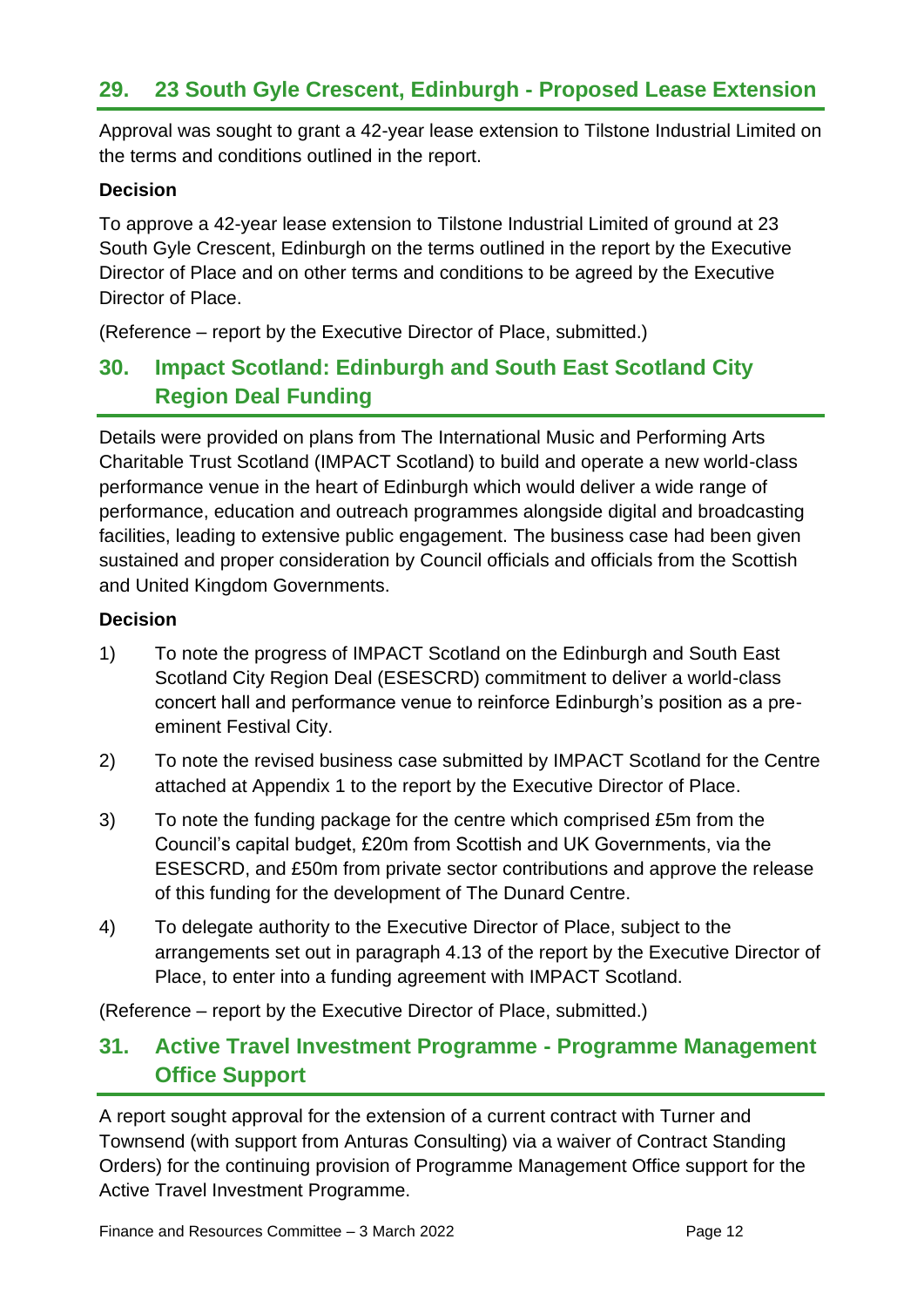- 1) To approve an extension of the current contract with Turner and Townsend (with support from Anturas Consulting), via a waiver of Contract Standing Orders for the continuing provision of Programme Management Office support for the Active Travel Investment Programme and for continuing provision of project management support for the Local Development Plan Action Programme.
- 2) To note the value of this waiver would be up to £150,000.

(Reference – report by the Executive Director of Place, submitted.)

### **32. Russell Road Site - Consideration for Gaelic Medium Education High School – Motion by Councillor Staniforth**

The following motion by Councillor Staniforth was submitted in terms of Standing Order 17:

- "1) Notes the decision of this committee on 4 March 2021 to approve a memorandum of understanding (MoU) with Russell Road Edinburgh Ltd (RREL) in order to explore regeneration of Russell Road, part of which is in the council's ownership and is currently in use as a depot.
- 2) Notes that to date no MoU has been signed.
- 3) Notes the decision of the Education, Children and Families Committee on 24 January 2022 not to proceed to a statutory consultation on a proposal for a new Gaelic Medium Education (GME) secondary school, but rather to continue informal consultation in order to identify a possible site for the school which is more centrally located.
- 4) Notes the council site at Russell Road is one of the alternative sites under consideration for a GME high school, but notes that one of the reasons for it being unsuitable is, "the site was not available for a school development due to a previous approval as part of the council's depot strategy".
- 5) Therefore, agrees to suspend efforts to sign a MoU for Russell Road until such time as the feasibility of the site to host the GME Secondary school have been completed and reported back to this committee."

- moved by Councillor Staniforth, seconded by Councillor Gordon

#### **Decision**

To approve the motion by Councillor Staniforth.

#### **Declaration of Interest**

Councillor Booth declared a non-financial interest in the above item as a parent of children in Gaelic Medium Education, left the meeting and took no part in the consideration of the item.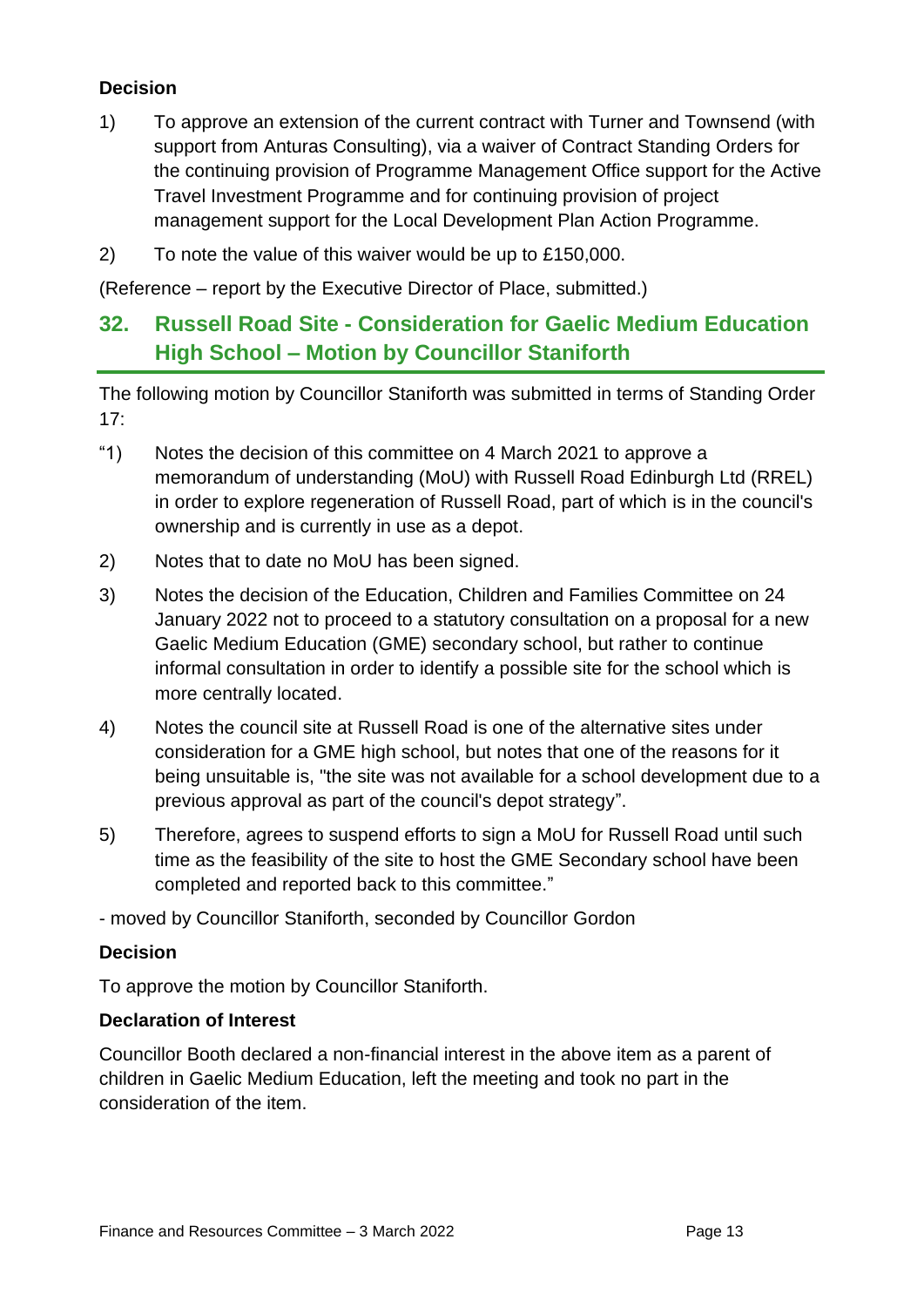### **33. Annual Report – Debt Write-off**

The Committee in terms of Section 50(A)(4) of the Local Government (Scotland) Act 1973, excluded the public from the meeting during consideration of the following item of business for the reason that it involved the likely disclosure of exempt information as defined in Paragraphs 8 and 9 of Part 1 of Schedule 7(A) of the Act.

A summary of debt deemed uncollectable and written off during 2020/21 was provided.

#### **Decision**

- 1) To note the sums due to the Council that had been written off during 2020/21 and the low value (0.6%) this represented compared to the overall level of income.
- 2) To note the write off values for 2020/21 (0.6%) were lower than 2019/20 (0.7%) levels.
- 3) To note while a debt would be written off for accounting purposes, cases would be reviewed, and payment appropriately pursued, if there was a material change in the debtor's circumstances.

(Reference – report by the Interim Executive Director of Corporate Services, submitted.)

### **34. Insurance Renewal 2022**

The Committee in terms of Section 50(A)(4) of the Local Government (Scotland) Act 1973, excluded the public from the meeting during consideration of the following item of business for the reason that it involved the likely disclosure of exempt information as defined in Paragraphs 8 and 9 of Part 1 of Schedule 7(A) of the Act.

Approval was sought for an extension to existing insurance arrangements via a waiver of the Council's Contract Standing Orders in light of the current market.

#### **Decision**

Detailed in the confidential schedule, signed by the Convener, with reference to this minute.

(Reference – report by the Interim Executive Director of Corporate Services, submitted.)

### **35. Learning Estate Projects Update**

The Committee in terms of Section 50(A)(4) of the Local Government (Scotland) Act 1973, excluded the public from the meeting during consideration of the following item of business for the reason that it involved the likely disclosure of exempt information as defined in Paragraphs 8 and 9 of Part 1 of Schedule 7(A) of the Act.

A number of learning estate capital projects were being delivered across Edinburgh. In order to reduce delays in progress, delegated authority was sought for the Chief Executive, in consultation with the Convener and Vice-Convener of the Finance and Resources Committee for the appointment of contractors for construction contracts.